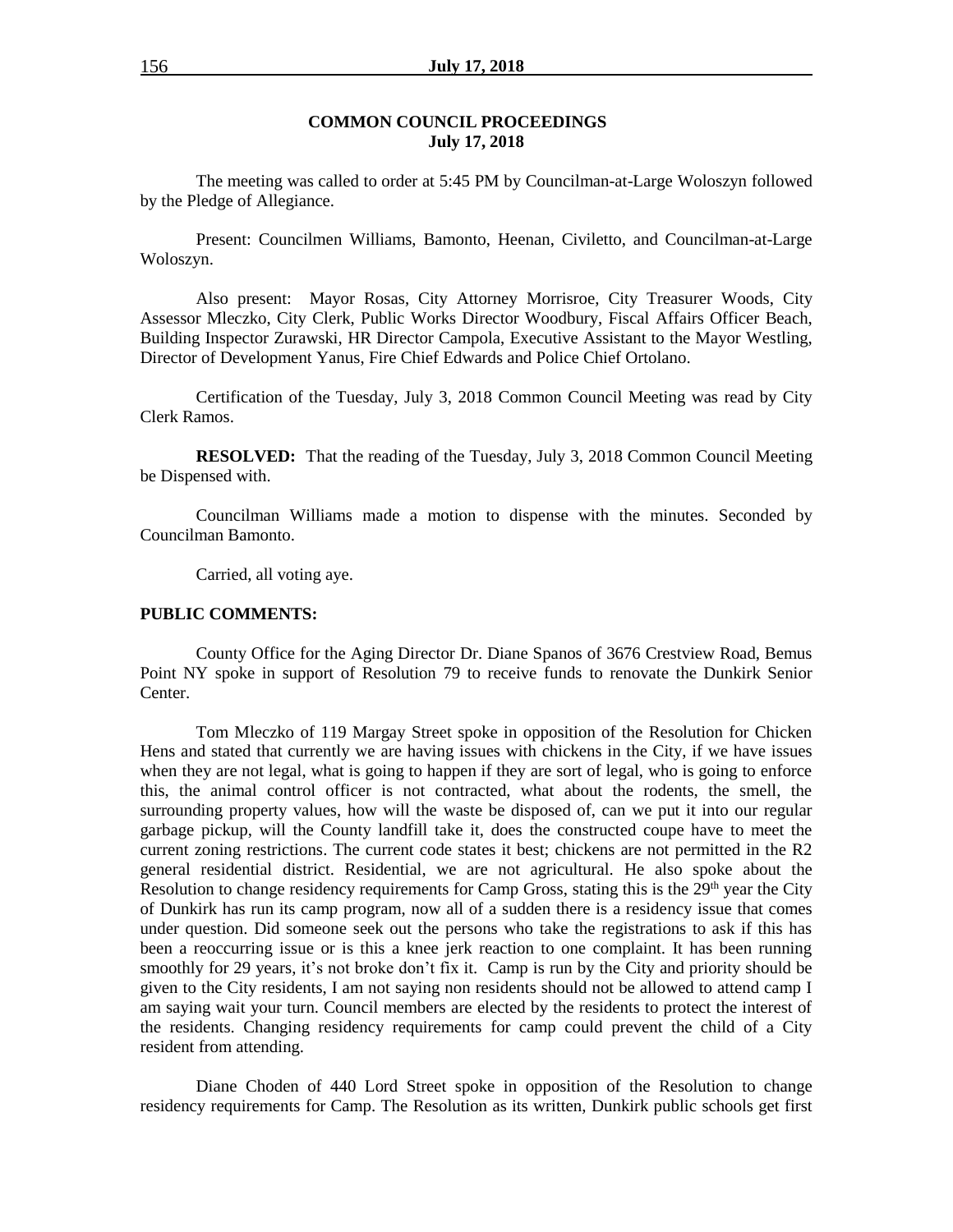consideration followed by area parochial and private schools so if you have a resident student of NCCS that person is behind a Dunkirk public school student who may live in Sheridan or Pomfret, I don't think that is fair. If you want to be inclusive I don't have a quarrel. In my experience with the camp it's been very inclusive. What was this about, one kid who couldn't get the particular week he wanted. Let's not discriminate against a resident.

Joseph D'Amore of 312 Mullet Street spoke in support of the Resolution for Chicken Hens. I think if we set up boundaries and strict guidelines I think it can be controlled. I would be willing to help and have done research about this. There are chickens in Dunkirk so why don't we get control and make rules for them.

Jeannette Delgado 310 Eagle St spoke in support of the Resolution for Chicken Hens. I think with the right stipulations and protocols this could be done. If we always concentrate on the negatives of the situation instead of the positive outcome we will never have anything and also spoke in opposition of the Resolution to change residency requirements for Camp Gross.

Lillian Divine of 618 Main Street spoke in opposition of the Resolution for Chicken Hens stating she is not concerned about the few residents who would do a good job keeping their chicken coops clean and in good condition, it's the many residents who will not. We cant even get people to keep the property in front of their houses clean let alone a chicken coop in their back yard. Has anyone done any research on if this brings an increase on rodents, bugs and diseases in the City. Will it attract critters like fox. Who will pay for the Animal Control person who will need to inspect these coops, will he be compensated or will that be added on to Building and Zoning as if they don't have enough to do. Will we need to hire someone to keep track of this, who will pay for the software to keep track of these licenses and mail reminders to renew the licenses. Will this be cost effective. There is a reason the City stopped allowing people to have chickens, pigs, goats, horses and sheep. Maybe if we want to have these types of animals we should be living in the country. Maybe the man who has the chickens and is taking care of them should be grandfathered in.

#### **COMMUNICATIONS FROM THE MAYOR INCLUDING DISAPPROVAL MESSAGES:**

Mayor Rosas stated that The City of Dunkirk will be receiving \$750,000 for an expansion project at our Senior Center. The project will include an expansion of the current footprint in order to provide extended services to our Senior Citizens. I am happy to be partnering with the Chautauqua County Office of the Aging in order to bring this project to a reality. The funds will be coming from the New York State Dormitory Authority and without the help of Dr. Spanos I would probably not be making this announcement today. With the help of Governor Cuomo the City of Dunkirk was able to successfully recover \$125,000 from the 2015 flood damage at Memorial Park and the Water Treatment Plant. Reminder to everyone to come out and give your input for the comprehensive plan. We will be holding 2 community workshops on July  $31<sup>st</sup>$  from 10:00am-2:00pm at Iglesia Getsemani and at the Kosciuszko Club from 4:00pm-8:00pm, food will be included at both events , please feel free to stop by anytime during these allotted times. There will be a Community survey coming out shortly. Also, Resolution 82 to dedicate a stone plaque to Mr. Jim Nichols, he was a 50 year chairman of the Harbor Commission and a true friend of the Dunkirk Harbor.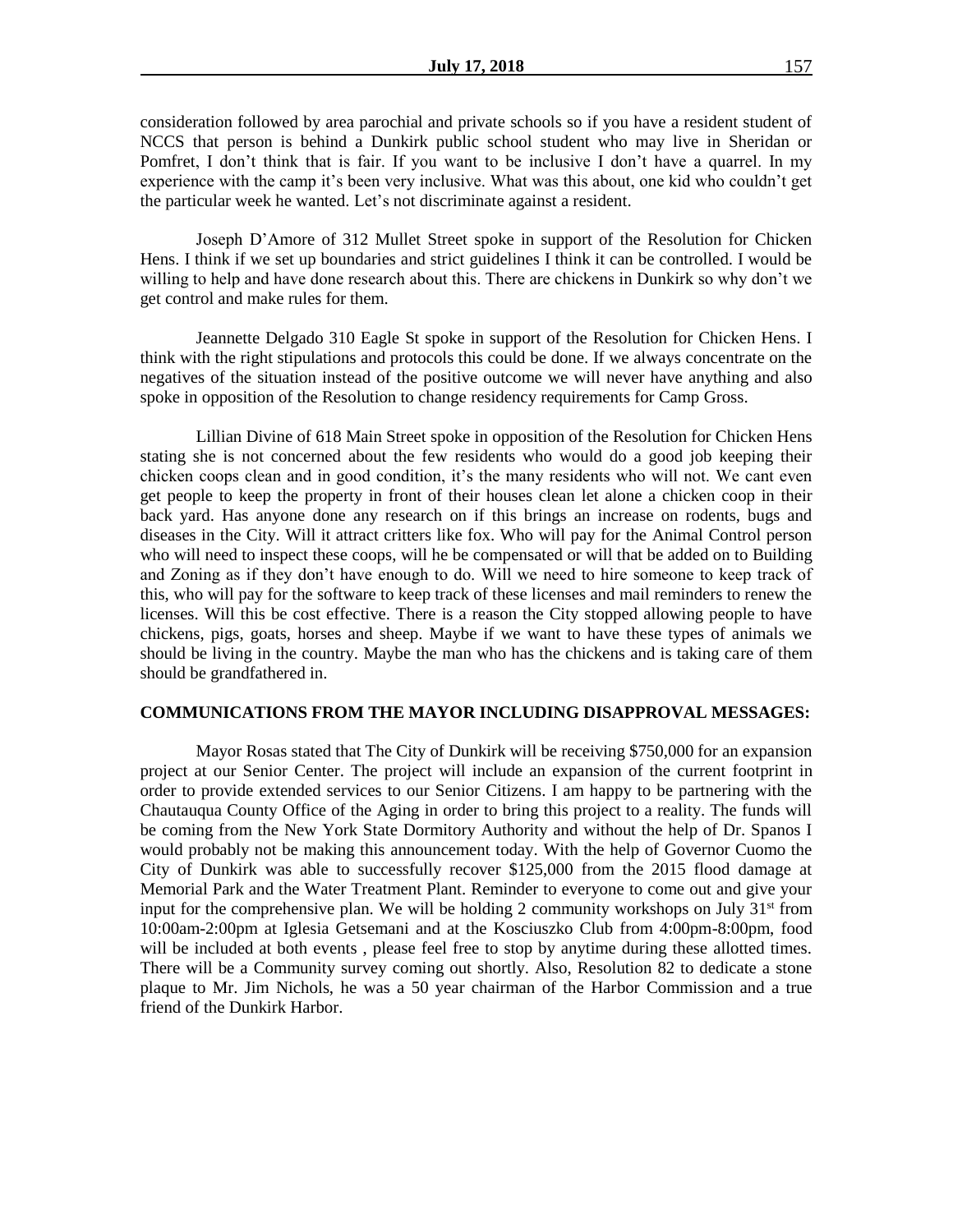#### **COMMUNICATIONS FROM THE PUBLIC AND PETITIONS:**

Request from Iglesia Cristiana Clinica Del Alma Inc to Worship outside in front of City Hall on August  $17<sup>th</sup>$  and September  $21<sup>st</sup>$ ,  $2018$  at 7:00pm.

Councilman Williams stated that August  $17<sup>th</sup>$  will interfere with the boat show so he will not be voting for this Resolution.

Councilman Civiletto stated that he gave an oath to uphold the Constitution of the United States when he was elected. The First Amendment states that the Government is not to establish a religion and I think that the significance of holding a religious event in front of City hall, symbolism is not what we should be doing. Even though the First Amendment also states freedom of speech, they can have freedom of speech and freedom of religion wherever they want but I don't believe the City should be in essence sponsoring it in front of their greatest symbol.

No motion was made. DIES as is.

Request from National Multiple Sclerosis Society for use of shelter space and rest rooms for a rest stop along their cycling route for the MS: Great Lake Escape on Saturday, August 11, 2018 from 6:00am-12:00pm.

Councilman-at-Large Woloszyn stated a motion is needed to refer to appropriate departments as well as approve subject to appropriate insurances and usual conditions.

Carried, all voting aye.

.

Loudspeaker Application from:

Iglesia Cristiana Clinica Del Alma Inc to use Drums, Keyboard, Speaker, Amplifier and Microphones outside in front of City Hall on August  $17<sup>th</sup>$  and September 21<sup>st</sup>, 2018 at 7:00pm.

No motion was made. FAILS.

D & F Boys & Girls Little League to use a sound system at Point Gratiot on August 4, 2018 from 7:00pm-10:30pm.

Councilman Bamonto made a motion to approve. Seconded by Councilman Williams.

Carried, all voting aye.

#### **REPORTS OF STANDING COMMITTEES, BOARDS AND COMMISSIONS:**

Councilman Williams stated the DPW Committee meeting will be held on Tuesday, July 24, 2018 at 4:00pm in the Mayors Conference Room, the public is welcome to come and inquired to DPW Director about the progress on the traffic light at Second and Roberts. On Friday there was a section of our local newspaper with the editor discussing different things about the first proposed site for the Methadone clinic, I contacted the editor of the Observer a couple times and told him he was wrong in his article, Councilman Bamonto, myself and Councilman-at-Large Woloszyn were not part of anything that stopped the Methadone Clinic from going in the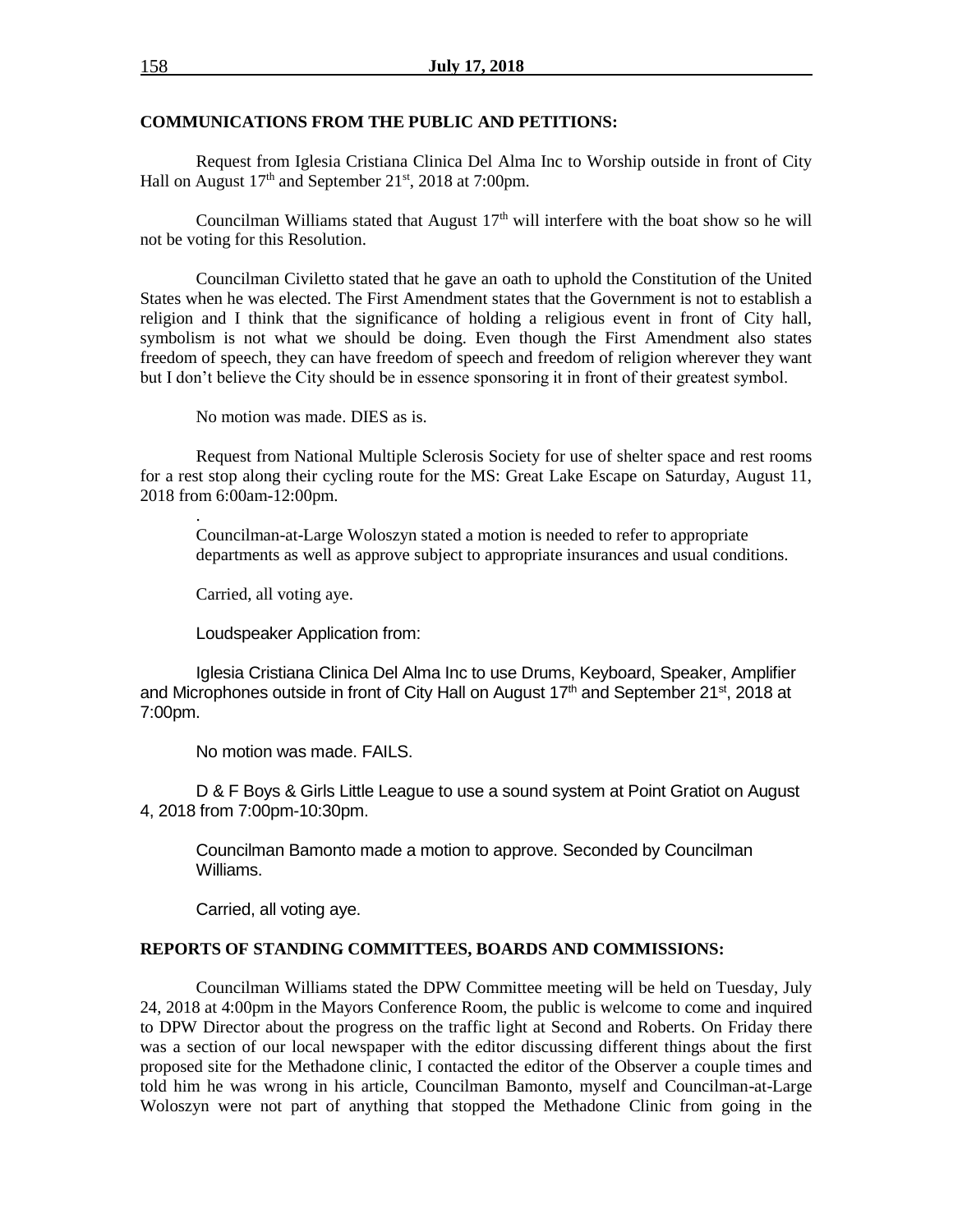Flickinger building. We did have a meeting in March 2017, we did talk about the Flickinger building site and council members were discussing what they thought. There was never a vote; I believe the building is owned DLDC which the council wouldn't have a vote on anyway. So for Mr. DeAgostino to put in the paper that we are in part to blame and that we got a reprieve. We did not get a reprieve from that because we had nothing to do with it. When we left that meeting, HUB was waiting for funding and approval from OASAS to run that program and to get enough money to fix that building.

DPW Director Woodbury stated that it is on the list to be worked on and commended the City Electrician for all of his hard work. Chief Ortolano spoke and commended the City Electrician for all of his hard work.

Councilman Bamonto thanked Mayor Rosas for his hard work and connecting with Governor Cuomo for

funding for the project on the Howard Avenue Bridge and gave Kudos to all the Parks, Wright Park beach is looking great, Main Street all the way by the Beach Hut, the Splash Pad is full the Point is full, the pavilions look great. DPW and Parks are doing great, the lifeguards are all staffed. Great job by all.

Councilman Heenan inquired about the power pole on  $4<sup>th</sup>$  and Main Street that is wood.

DPW Director Woodbury stated the pole has been on back order for a long time and I will have an update for you at the DPW meeting.

Councilman Civiletto spoke on behalf of the Community Advisory Committee and inquired to City Attorney Morrisroe for an update on the Floramo plan and inquired to Director of Development Yanus for an update on paving Central Avenue and inquired to DPW Director are we doing anything to inspect the railroad viaduct and thanked DPW Director Woodbury for the parking lot at the Senior Center and stated he attended the ceremony for the Howard street bridge, it was an awesome ceremony.

City Attorney Morrisroe stated that has been folded into the working group we have now with the vacant property study that was done. It is going to be a part of a bigger whole. I believe there is some grant money on the table to see about potentially enhanced enforcement to help Al out in the field.

Director of Development Yanus stated it is packaged together as one bid it includes paving and intersections. We went out to bid July  $6<sup>th</sup>$ , we only received one result and it was extremely high. We have a conference with the County tomorrow to determine our next steps. This is part of our 2.5 million dollar Central Connections Project.

DPW Director Woodbury stated that Mayor Rosas has secured permission to do some cosmetic work on the CSX viaducts. There are some inspections that have to be done.

Councilman-at-Large Woloszyn inquired to DPW Director for an update on the Hoyt Street grass repair and reported that a street sign on the corner of Benton and Franklin that is bent. There is a Finance Committee Meeting at 4:00pm on Thursday; there will be a presentation by the auditors on the 2017 audit and thanked Dr. Spanos for the education, it sounds like an amazing project. On a negative note; I would like to speak about the letter to the editor, the editor's comments were uneducated and uninformed. It's an opinion page and an opinion article but when you start stating facts you will lose the opinion side of it and when you state wrong facts, your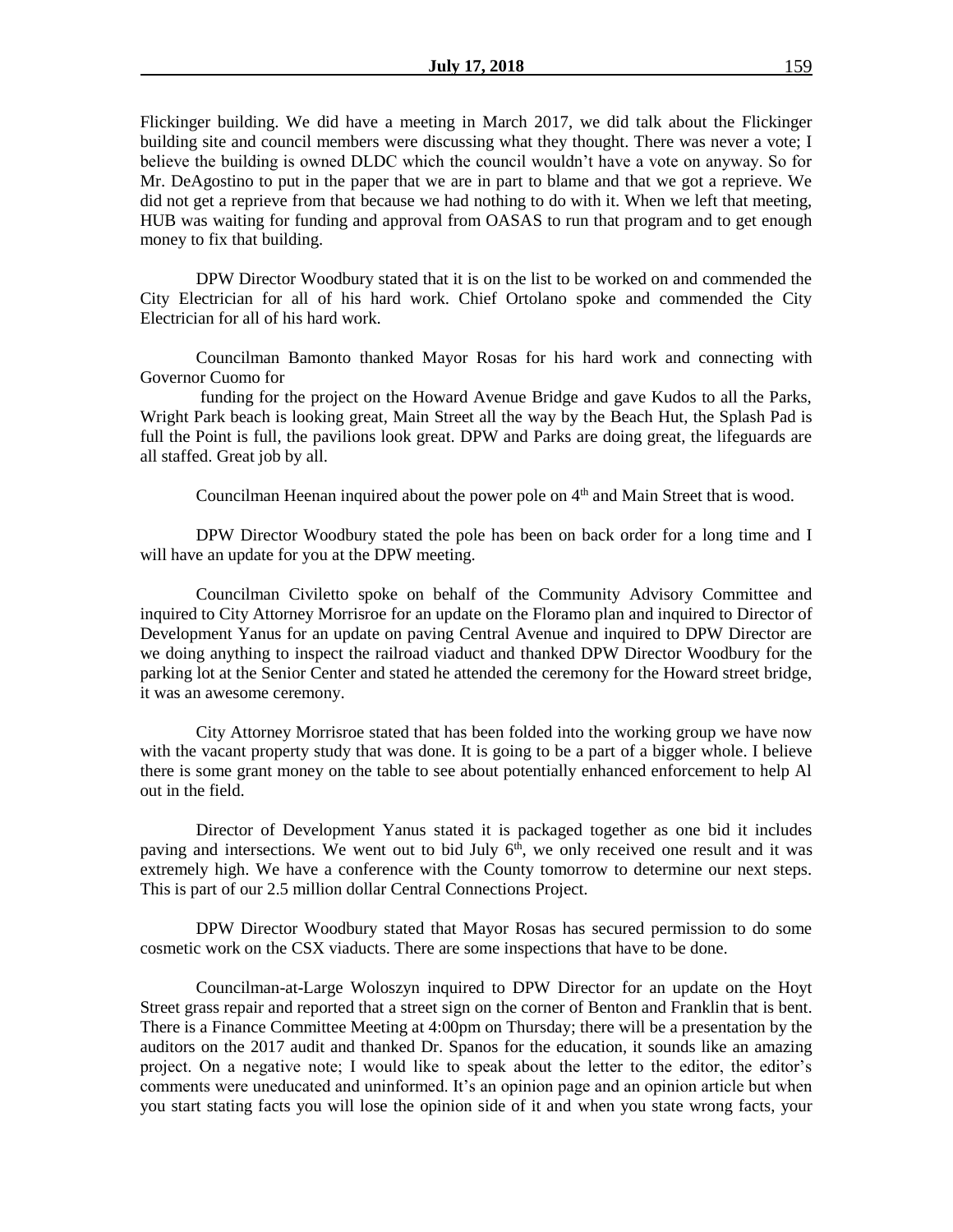fair game, for him to assume that the three of the and the previous council voted no on the Flickinger building couldn't be further from the truth. It was casual conversation, there was never a vote and during the casual conversation, Mr Williams and Mr Bamonto actually wanted it in that building. I was the only one who did not want it in the Flickinger Building and my reasoning was that we are spending and private developers are spending tens of millions of dollars on our water front and now we're going to put that type of a clinic in our water front. I was the only one against it and for him to state in that article that we all voted against it was the furthest thing from the truth. We did not get a reprieve; the fact is that the building needed way too much work. They were looking for a turnkey building. The building was purchased by the DLDC in 2009 for \$50,000; Councilmen Williams, Bamonto and myself weren't even Councilmen until 2016 so we obviously had no bearing on that.

DPW Director stated he will find a division to do that.

**UNFINISHED BUSINESS:**

#### **PREFILED RESOLUTIONS:**

#### **RESOLUTION #77-2018 July 17, 2018**

### **BY: THE ENTIRE COUNCIL**

## **ACCEPTING GRANT FOR SUMMER BETTER THAN OTHERS CAMP (Chautauqua County)**

**WHEREAS**, the City submitted a request to the County of Chautauqua, which through its County Youth Services Bureau has agreed to act as a local sponsor for the receipt and disbursement of NYS Office of Children & Family Services ("OCFS") funding; and

**WHEREAS,** such application was approved in the amount of Ten Thousand Dollars and Zero Cents (\$10,000.00); now, therefore, be it

**RESOLVED,** that the City accepts NYS Office of Children & Family Services funding through the County of Chautauqua, in the amount of Ten Thousand Dollars and Zero Cents (\$10,000.00) for the City's *Camp Gross Summer Better Than Others* program and the Mayor and/or Recreation Program Coordinator is hereby authorized to execute any and all contracts and related documents with the County of Chautauqua to accept and utilize funds; and, be it further

**RESOLVED,** that such funds be credited as a receivable in Revenue Line:

001.0001.3820.8201 NYS Aid Youth & Family Services.

Councilman-at-Large Woloszyn stated there is an Amendment in the second whereas it should read such application was approved in the amount of Seven Thousand Dollars and in the first Resolved that the City accepts NYS Office of Children & Family Services funding through the County of Chautauqua, in the amount of Seven Thousand Dollars.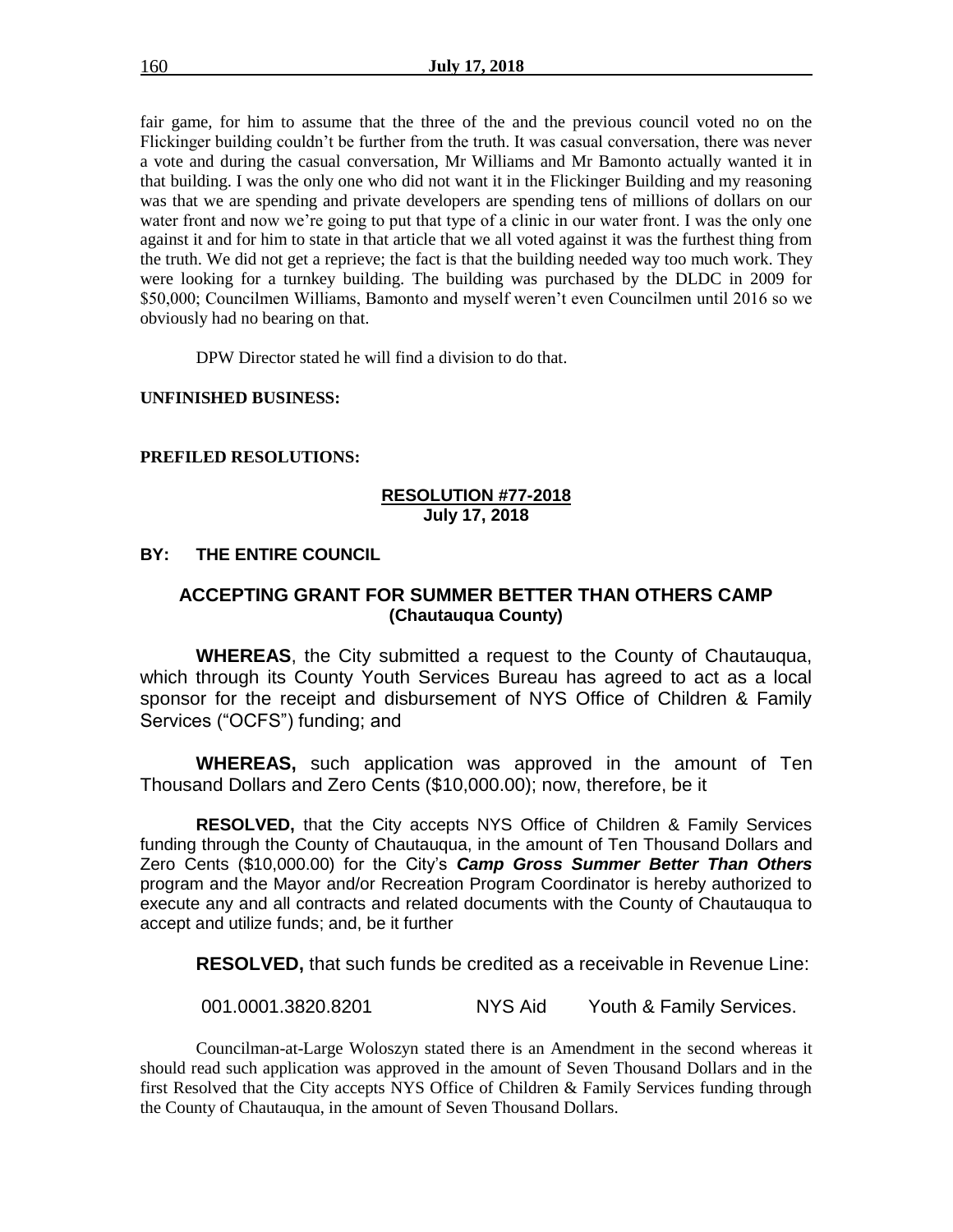Councilman Williams made a motion to vote on the Resolution as Amended. Seconded by Councilman Bamonto.

Carried, all voting aye.

Vote on Resolution.

Carried, all voting aye.

## **RESOLUTION # 78-2018 July 17, 2018**

## **By: COUNCILMAN HEENAN**

## **AUTHORIZING PURCHASE OF AMBULANCE THROUGH HINSDALE FIRE DISTRICT BID AWARD CONTRACT**

**WHEREAS,** the Fire Department is in need of a new ambulance, and

**WHEREAS,** a suitable vehicle is available for purchase through the Hinsdale Fire District Bid Award Contract, and

**WHEREAS**, sufficient funds are available in the Fire Department Budget in Line 001-0010-3410-2000, and

**WHEREAS,** the cost of the vehicle is \$184,750.00 from Gorman Emergency Vehicles, now, therefore, be it

**RESOLVED,** that the Mayor is authorized and empowered to execute a purchase agreement, on behalf of the City of Dunkirk, with Gorman Emergency Vehicles, 691 Bullis Road, Elma, New York 14059-9669, for the purchase of a Medix MSV-II 170- 2019 Ford F-150 4x4 for the sum of One Hundred Eighty Four Thousand Seven Hundred and Fifty Dollars (\$184,750.00) with such funds to come from Account 001-0010-3410-2000.

Councilman-at-Large Woloszyn stated that there is an Amendment, The Resolution is being sponsored by the Entire Council.

Councilman Civiletto made a motion to vote on the Amendment. Seconded by Councilman Williams

Carried, all voting aye.

Vote on Resolution.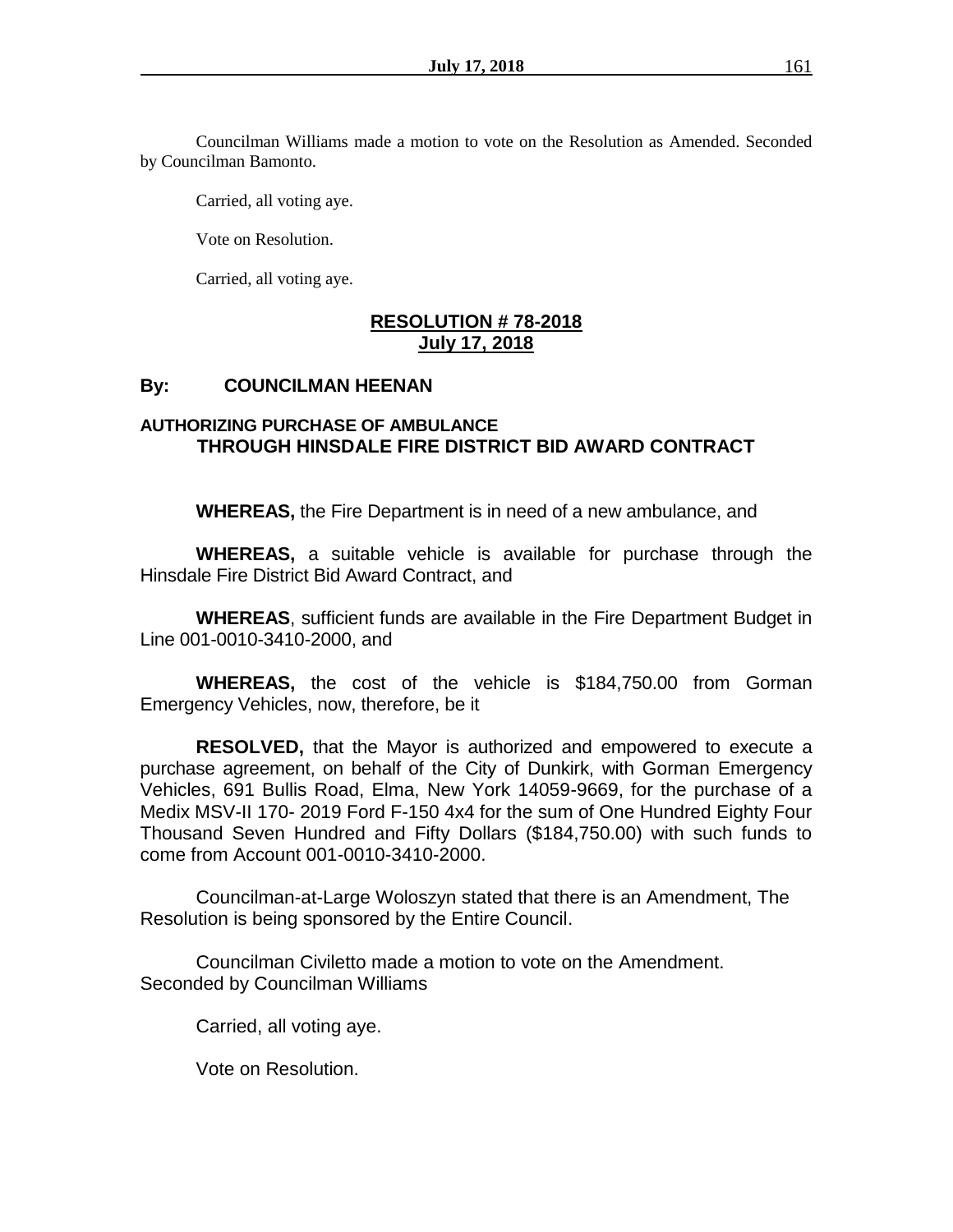Carried, all voting aye.

## **RESOLUTION #79-2018 July 17, 2018**

# **BY: ENTIRE COUNCIL**

## **AUTHORIZING GRANT APPLICATION FOR STATE AND MUNICIPAL FACILITIES PROGRAM FOR THE SENIOR CENTER**

**WHEREAS,** the City of Dunkirk in coordination with the Chautauqua County Office for the Aging has applied to the State and Municipal Facilities Program of the New York State Dormitory Authority for the upgrade and expansion of the Dunkirk Senior Center; and,

**WHEREAS**, said funding would allow the Center to maintain current programming, upgrade existing facilities and build out additional space for the Office of the Aging, the Chautauqua County Adult Day Care program, and satellite medical offices for the Chautauqua Center; and

**WHEREAS**, the state has given preliminary approval of \$750,000 for this project; and

**WHEREAS,** as a requirement of the full application for the program, the City must obtain the approval of the governing body of the municipality in which the project will be located; now, therefore, be it

**RESOLVED,** that the Dunkirk Common Council does hereby authorize execution of the City's application for a grant by the Mayor under the State and Municipal Facilities program.

Carried, all voting aye.

## **RESOLUTION # 80-2018 July 17, 2018**

## **BY COUNCILMAN WILLIAMS:**

## **PIPE MODIFICATION AND REPLACEMENT FOR WASTEWATER TREATMENT PLANT**

**WHEREAS,** the City of Dunkirk (Dunkirk) has recognized it must address inadequacies at the City's wastewater treatment plant that urgently require repair and/or replacement; and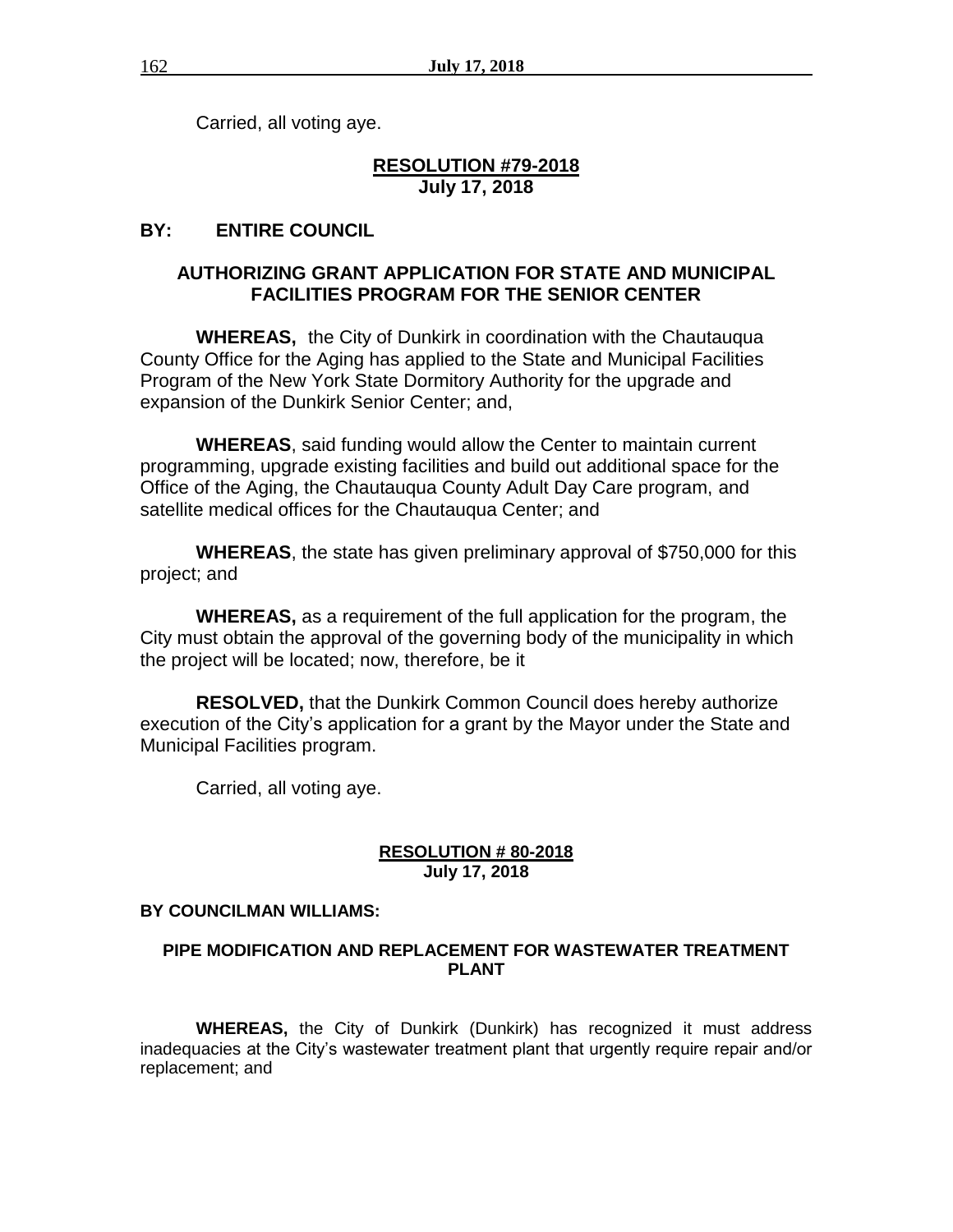**WHEREAS,** the New York State Environmental Facilities Corporation (NYS EFC) granted the City of Dunkirk's application for funding in the amounts of \$2,543,750 in grant funds and \$7,602,250 in zero-interest loan funds for these replacements and repairs at the Wastewater Treatment Plant; and

**WHEREAS,** the low bid of \$2,295,000 from STC Construction, 63 Zoar Valley Road, PO Box 459, Springville, New York 14141 (STC Construction), was accepted by Common Council Resolution 86-2017; and

**WHEREAS,** it was identified that the expansion fittings on each storm water pump fitting are damaged and in need of replacement, modifications are required to the RAS pump discharge piping in order to connect into the main header, and existing mechanical timer based controls for primary sludge pumps are outdated and in need of replacement; and

**WHEREAS,** the failure of the piping and controls could limit the ability of the City to pump sewage through the treatment plant, potentially resulting in sewage backups and discharges; and

**WHEREAS,** to continue this work, a \$99,938.00 change order is recommended by DPW and the City's consulting engineers; now, therefore, be it

**RESOLVED,** that the Mayor is hereby authorized and directed to execute a \$99,938.00 change order for replacement and modification in general construction contract 17-1G with STC Construction, which will still keep this portion of the project under budget, and contingent upon the contractor first supplying all necessary approvals from EFC to meet their funding requirements for this work, and that payment for such work will come from City Fund #21.

Carried, all voting aye.

## **RESOLUTION # 81-2018 July 17, 2018**

### **BY COUNCILMAN WILLIAMS:**

## **ELECTRICAL REPLACEMENT CHANGE ORDER FOR WASTEWATER TREATMENT PLANT**

**WHEREAS,** the City of Dunkirk (Dunkirk) has recognized it must address inadequacies at the City's wastewater treatment plant that urgently require repair and/or replacement; and

**WHEREAS,** the New York State Environmental Facilities Corporation (NYS EFC) granted the City of Dunkirk's application for funding in the amounts of \$2,543,750 in grant funds and \$7,602,250 in zero-interest loan funds for these replacements and repairs at the Wastewater Treatment Plant; and

**WHEREAS,** Dunkirk received sealed bids for required electrical work necessary to replace the plant's two decayed and inoperable bar screens grit removal system; and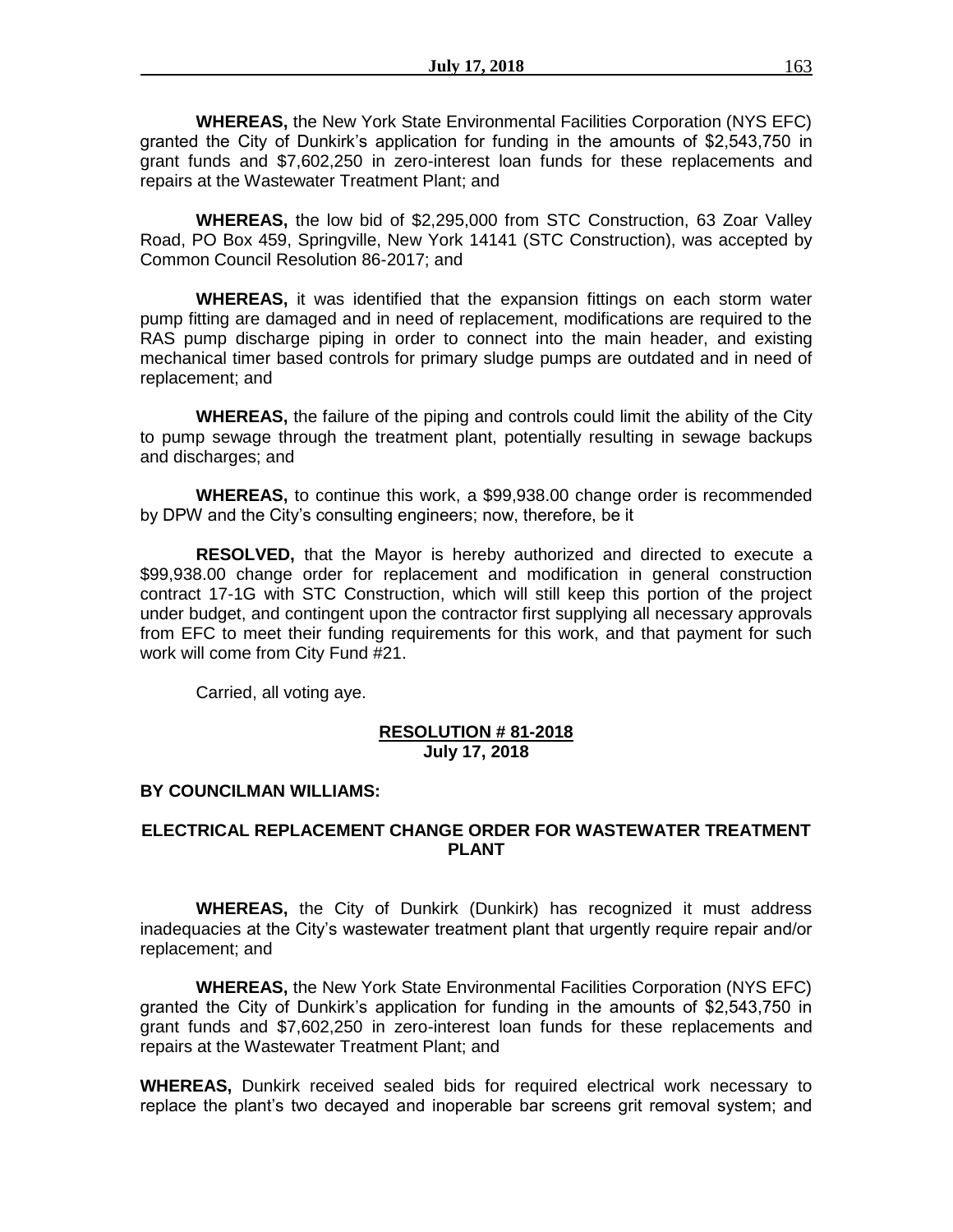that the low, sole bid of \$244,750.00 by BECC Electric Inc., 1007 Central Avenue, Dunkirk, New York 14048, has been deemed responsible by City DPW and by the City's consulting engineer, Wendel Engineers of Williamsville, New York; and

**WHEREAS,** it was identified that new disconnect and power wiring are needed for actuator operation; and

**WHEREAS,** to continue this work, a (\$14,146.33) change order is recommended by DPW and the City's consulting engineers; now, therefore, be it

**RESOLVED,** that the Mayor is hereby authorized and directed to execute a (\$14,146.33) change order for replacement in general construction contract 17-1E with BECC Electric, Inc., which will keep this portion of the project under budget, and contingent upon the contractor first supplying all necessary approvals from EFC to meet their funding requirements for this work.

Carried, all voting aye.

#### **RESOLUTION #82-2018 July 17, 2018**

## **BY: COUNCILMEN BAMONTO & CIVILETTO**

## **AUTHORIZATION FOR JIM NICHOLS MEMORIAL PLAQUE AT THE PIER**

**WHEREAS**, the late Jim Nichols proudly and selflessly served the City of Dunkirk as chairman of the Greater Dunkirk Harbor Commission for over 12 years; and

**WHEREAS**, the Nichols family and the City of Dunkirk would like to show their appreciation for Jim Nichols' service to the community; now, therefore, be it

**RESOLVED,** that this Council authorize the Mayor and the administration to place a small plaque commemorating Jim Nichols' dedication to Dunkirk on the Pier.

Carried, all voting aye.

#### **RESOLUTION #83-2018 July 17, 2018**

### **BY: COUNCILMAN BAMONTO**

## **INTRODUCTION OF LOCAL LAW: CITY CODE EXCEPTIONS FOR CHICKEN HENS**

**WHEREAS**, several residents of the City of Dunkirk have expressed an interest in keeping chickens on their property to be kept as pets, as well as for egg consumption and eventual cooking;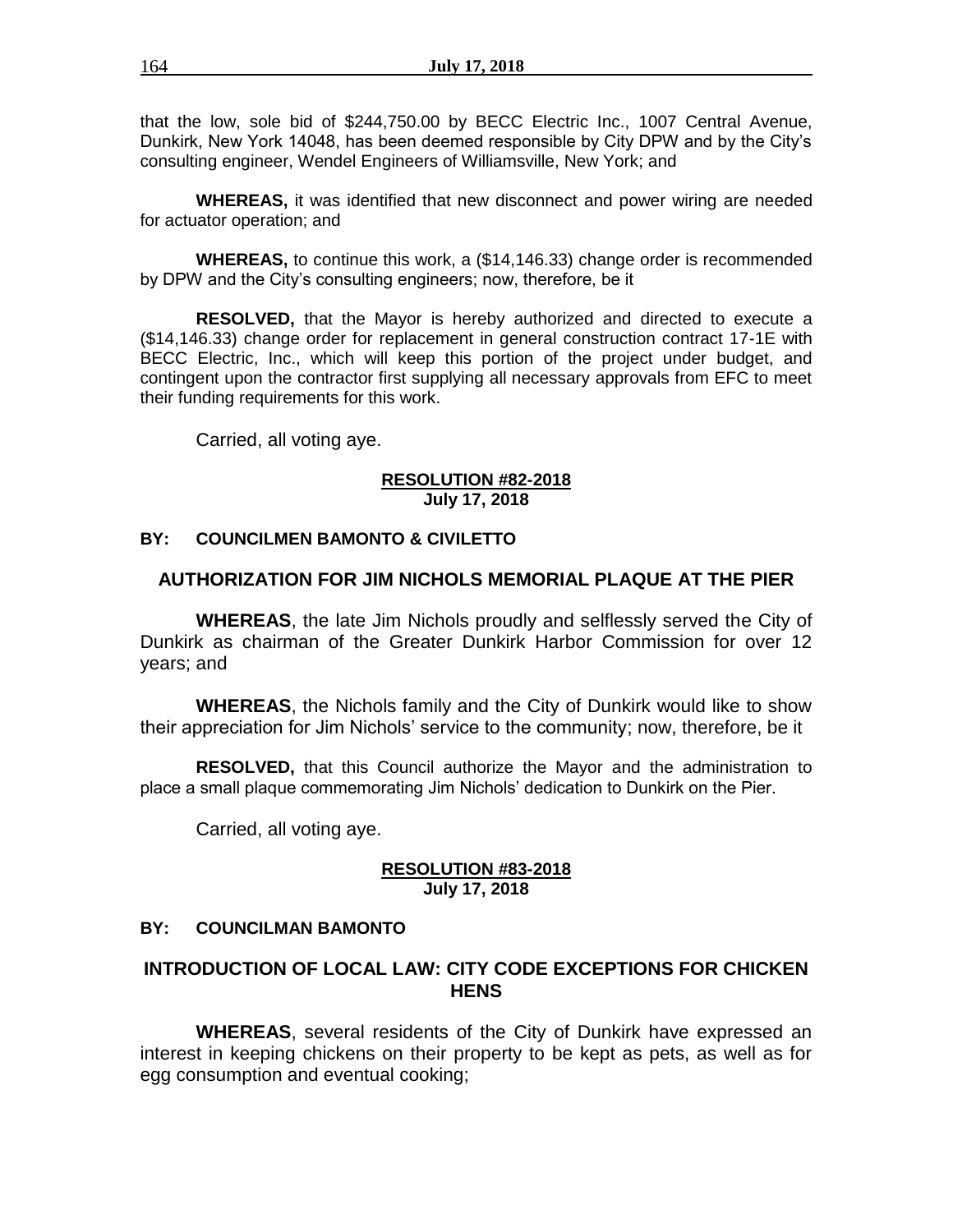**WHEREAS**, under current Dunkirk Zoning Law, Section 79-4020, keeping chickens is not permitted in an R-2 general residential district; and

**WHEREAS**, to accommodate a growing demand for the ability to keep and raise chickens; now, therefore, be it

**RESOLVED,** that this Council consider adding the attached draft exception to Section 79-4020, after holding a public hearing on the issue at the next Common Council meeting to be held on August 6, 2018.

No: Councilmen, Williams, Bamonto, Heenan, Civiletto and Councilman-at-Large Woloszyn.

Resolution FAILS.

## **RESOLUTION #84-2018 July 17, 2018**

### **BY: COUNCILMAN WILLIAMS**

## **RESOLUTION PREVENTING THE DISCLOSURE OF EMPLOYEES' PERSONAL INFORMATION NOT PRESCRIBED BY CIVIL SERVICE LAW**

**WHEREAS**, in 1911, a factory fire in New York City acted as a catalyst for the enactment of legislation to improve the working conditions of factory workers, which lead to the growth of the labor movement and labor unions that have worked to achieve significant health and safety protections in the work place as well as financial and humanitarian benefits for workers; and

**WHEREAS,** the labor movement in conjunction with the unified representation of employees provide a formidable force against specific unconscionable employer abuses to ensure the continuation of the protections in the workplace; and

**WHEREAS**, New York State law protects against certain illegal attempts to undermine the integrity of the labor movement and the protections they afford to the employees they represent; and

**WHEREAS**, in the recent decision *Janus v. AFSCME*, the United States Supreme Court held that workers are not required to finance union activity by the deduction of the payment of dues from their paychecks- an action which the Supreme Court determined to be subsidizing private speech; and

**WHEREAS**, the United States Supreme Court's decision will negatively impact the bargaining position of labor unions, thereby undermining the protections they afford to worker health and safety; and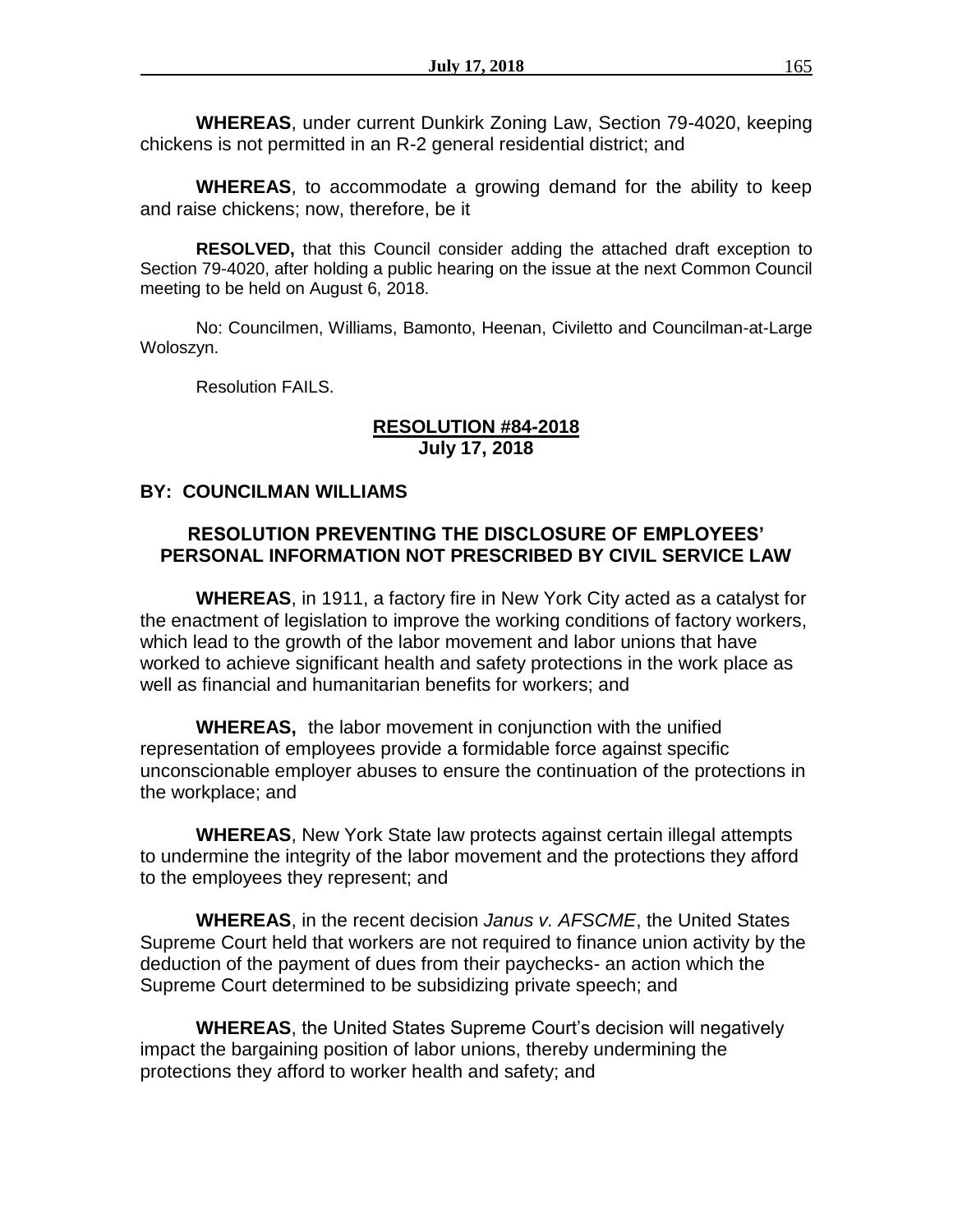**WHEREAS**, in light of this decision, it is anticipated that there will be attempts to acquire personal information of labor-represented employees with the intent to entice the employees to abandon their support of their labor representatives, in a clear effort to undermine the protections they afford; and

**WHEREAS**, on June 17, 2018 the Honorable Andrew M. Cuomo, Governor of the State of New York, in light of the *Janus v. AFSCME* decision, issued an Executive Order to protect the representation of the public sector workers for State entities and to shield those workers from the foreseeable abuse of personal information to harass and intimidate workers from engaging in union activities or seeking to become unionized; and

**WHEREAS**, the need to uphold and protect the integrity of the labor movement in the City of Dunkirk as a whole and, in particular the Dunkirk employees who they represent, is of paramount importance to the residents of Dunkirk; now, therefore be it

**RESOLVED,** that in accordance with New York State Civil Service Law §208(4)(a), within thirty days of a City of Dunkirk employee first being employed or re-employed by City of Dunkirk, or within thirty days of being promoted or transferred to a position subject to a new bargaining unit, City of Dunkirk "shall notify the employee organization, if any, that represents that bargaining unit of the employee's name, address, job title, employing agency, department or operating unit, and work location;", be it further

**RESOLVED**, that no City of Dunkirk officer or employee shall disclose the home address(es), personal telephone number(s), personal cell phone number(s), or personal email address(es) of a public employee, except to the extent provided for in accordance with New York State Civil Service Law; or to the extent compelled to do so by lawful service of process, subpoena, court order, or as otherwise required by law; be it further

**RESOLVED**, that this resolution shall not apply to work-related, publicly available information such as title, salary and dates of employment; and be it further

**RESOLVED,** that this resolution shall take effect immediately and shall remain in effect until otherwise superseded or revoked.

Carried, all voting aye.

#### **RESOLUTION #85-2018 July 17, 2018**

### **BY: COUNCILMEN BAMONTO & WILLIAMS**

**PROPOSED RULE CHANGE FOR CAMP GROSS APPLICATIONS**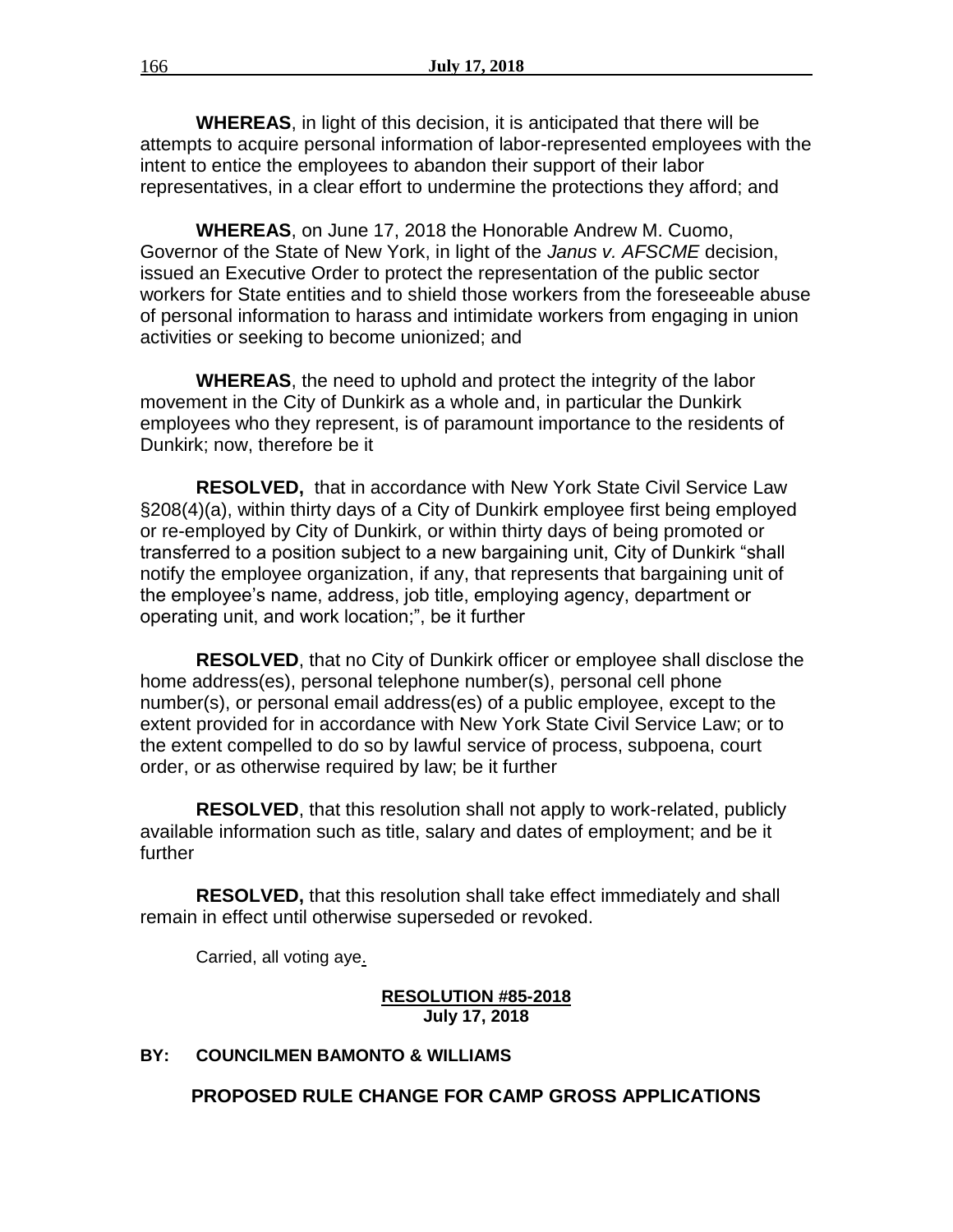**WHEREAS**, under the current rules for application to the Camp Gross Summer Camp sponsored by the City of Dunkirk, the first week is reserved for only city of Dunkirk residents, after that it is residents first and then others can fill in for the remaining weeks; and

**WHEREAS**, this rule does not factor in the fact that many students in the Dunkirk Public Schools are residents of surrounding towns, such as Dunkirk, Pomfret and Sheridan; and

**WHEREAS**, this poses a problem for students who would like to attend camp with their friends on certain weeks, but because of the residency rules, cannot do so; now, therefore, be it

**RESOLVED,** that this Council consider changing the rule so that students of Dunkirk Public Schools get first consideration, followed by students that attend area parochial and private schools, instead of using residency as the metric.

Councilman Williams made a motion to TABLE. No one Seconded.

Motion to TABLE is denied.

Ayes: Councilman Wiliams No: Councilmen Bamonto, Heenan, Civiletto and Councilman-at-Large Woloszyn

### **RESOLUTION # 86 -2018 July 17, 2018**

## **BY ENTIRE COUNCIL:**

## **AUTHORIZING BUDGET LINE MODIFICATIONS For Fiscal Year 2018**

**WHEREAS,** it is anticipated that some expenses will exceed their entire budgetary essentials, and it is anticipated that some appropriations will have surpluses for Fiscal Year 2018, ending December 31, 2018; now, therefore, be it

**RESOLVED**, that the Fiscal Affairs Officer is hereby authorized and directed to make the following modifications to the Fiscal Year 2018 budget:

## **Fund 1 - General Fund**

| <b>Account Number Department</b> |                          | Line                                        | Change               |                          |
|----------------------------------|--------------------------|---------------------------------------------|----------------------|--------------------------|
| 001.0001.2263<br>001.3120.4538   | Revenue<br><b>Police</b> | Drug Task Force<br><b>Police Swat Equip</b> | \$500.00<br>\$500.00 |                          |
| (Donation for Tactical Team)     | <b>TOTAL</b>             |                                             | \$.                  | $\overline{\phantom{a}}$ |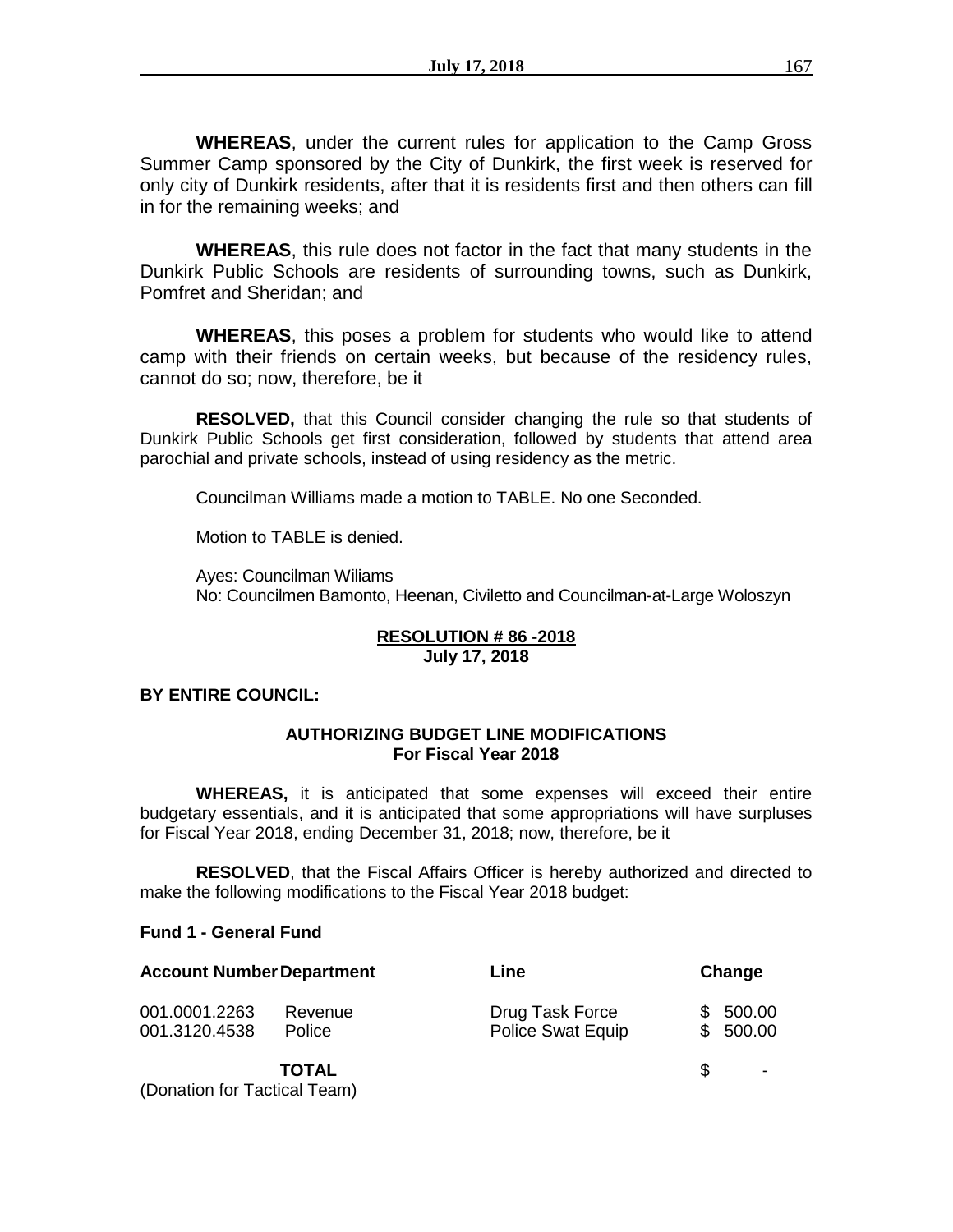| <b>Account Number Department</b> |                   | Line                                                         | Change                     |
|----------------------------------|-------------------|--------------------------------------------------------------|----------------------------|
| 001.0001.2264<br>001.3120.4240   | Revenue<br>Police | <b>Restricted Drug Enfor</b><br><b>Restricted Drug Purch</b> | \$617.87<br>\$617.87       |
| (Asset Forfeiture)               | TOTAL             |                                                              | \$                         |
| <b>Account Number Department</b> |                   | Line                                                         | Change                     |
| 001.0001.2269<br>001.3410.2000   | Revenue<br>Fire   | <b>Fire Dept Grant</b><br>Equipment                          | \$10,000.00<br>\$10,000.00 |
|                                  | TOTAL             |                                                              | \$                         |

(Fire Dept Grant for Stretchers)

| <b>Account Number Department</b> |                             | Line                         | Change                             |  |  |
|----------------------------------|-----------------------------|------------------------------|------------------------------------|--|--|
| 001.0001.1090.0902Revenue        |                             | Real Prop-Int/Pen C          | \$<br>1,991.09                     |  |  |
| 001.0001.2010                    | Revenue                     | <b>Recreation Center</b>     | \$<br>1,448.00                     |  |  |
| 001.0001.2299                    | Revenue                     | <b>Public Works</b>          | \$<br>718.00                       |  |  |
| 001.0001.2389                    | Revenue                     | Housing Auth Fuel            | \$<br>1,300.00                     |  |  |
| 001.1310.4001                    | <b>Fiscal Affairs</b>       | <b>Travel &amp; Training</b> | \$<br>(593.28)                     |  |  |
| 001.1325.4236                    | Treasury                    | R & M Office Equip           | \$<br>(400.00)                     |  |  |
| 001.1355.4350                    | Assessment                  | Star Program                 | \$<br>(4,931.00)                   |  |  |
| 001.1410.2000                    | <b>City Clerk</b>           | Equipment                    | \$<br>538.07                       |  |  |
| 001.1410.4021                    | <b>City Clerk</b>           | Repair/Maint                 | \$<br>29.00                        |  |  |
| 001.1410.4036                    | <b>City Clerk</b>           | <b>Contracted Services</b>   | \$<br>450.00                       |  |  |
| 001.1430.1000                    | Personnel                   | <b>Personal Services</b>     | \$(23,000.00)                      |  |  |
| 001.1430.4002                    | Personnel                   | <b>Supplies</b>              | \$<br>500.00                       |  |  |
| 001.1490.2000                    | <b>Public Works</b>         | Equipment                    | \$<br>600.00                       |  |  |
| 001.1490.4008                    | <b>Public Works</b>         | <b>Safety Supplies</b>       | \$\$\$\$<br>249.97                 |  |  |
| 001.1490.4018                    | <b>Public Works</b>         | <b>Central Cleaning</b>      | 52.49                              |  |  |
| 001.1490.4036                    | <b>Public Works</b>         | <b>Contracted Services</b>   | 3,297.54                           |  |  |
| 001.1490.4150                    | <b>Public Works</b>         | Rent/Lease                   | (1,200.00)                         |  |  |
| 001.1620.1001                    | <b>City Hall</b>            | Overtime                     | 176.39                             |  |  |
| 001.1620.2005                    | <b>City Hall</b>            | Equipment                    | 450.92                             |  |  |
| 001.1620.4012                    | <b>City Hall</b>            | Water                        | 415.79                             |  |  |
| 001.1620.4013                    | <b>City Hall</b>            | Electric                     | \$\$\$\$\$\$\$\$\$\$<br>(3,000.00) |  |  |
| 001.1620.4021                    | <b>City Hall</b>            | Repair/Maint                 | 4,518.99                           |  |  |
| 001.1620.4022                    | <b>City Hall</b>            | Repair to Equip              | 43.00                              |  |  |
| 001.1620.4036                    | <b>City Hall</b>            | <b>Contracted Services</b>   | (670.31)                           |  |  |
| 001.1640.4002                    | <b>Central Garage</b>       | <b>Supplies</b>              | 400.00                             |  |  |
| 001.1640.4012                    | <b>Central Garage</b>       | Water                        | 400.00                             |  |  |
| 001.1640.4023                    | <b>Central Garage</b>       | R & M Vehicles               | \$<br>(250.00)                     |  |  |
| 001.1670.4002                    | <b>Central Mailing</b>      | <b>Supplies</b>              | \$<br>(1,500.00)                   |  |  |
| 001.1680.4002                    | <b>Central Data Process</b> | <b>Supplies</b>              | \$<br>(500.00)                     |  |  |
| 001.1900.1910                    | <b>General Services</b>     | <b>Unallocated Ins</b>       | \$<br>(8,500.00)                   |  |  |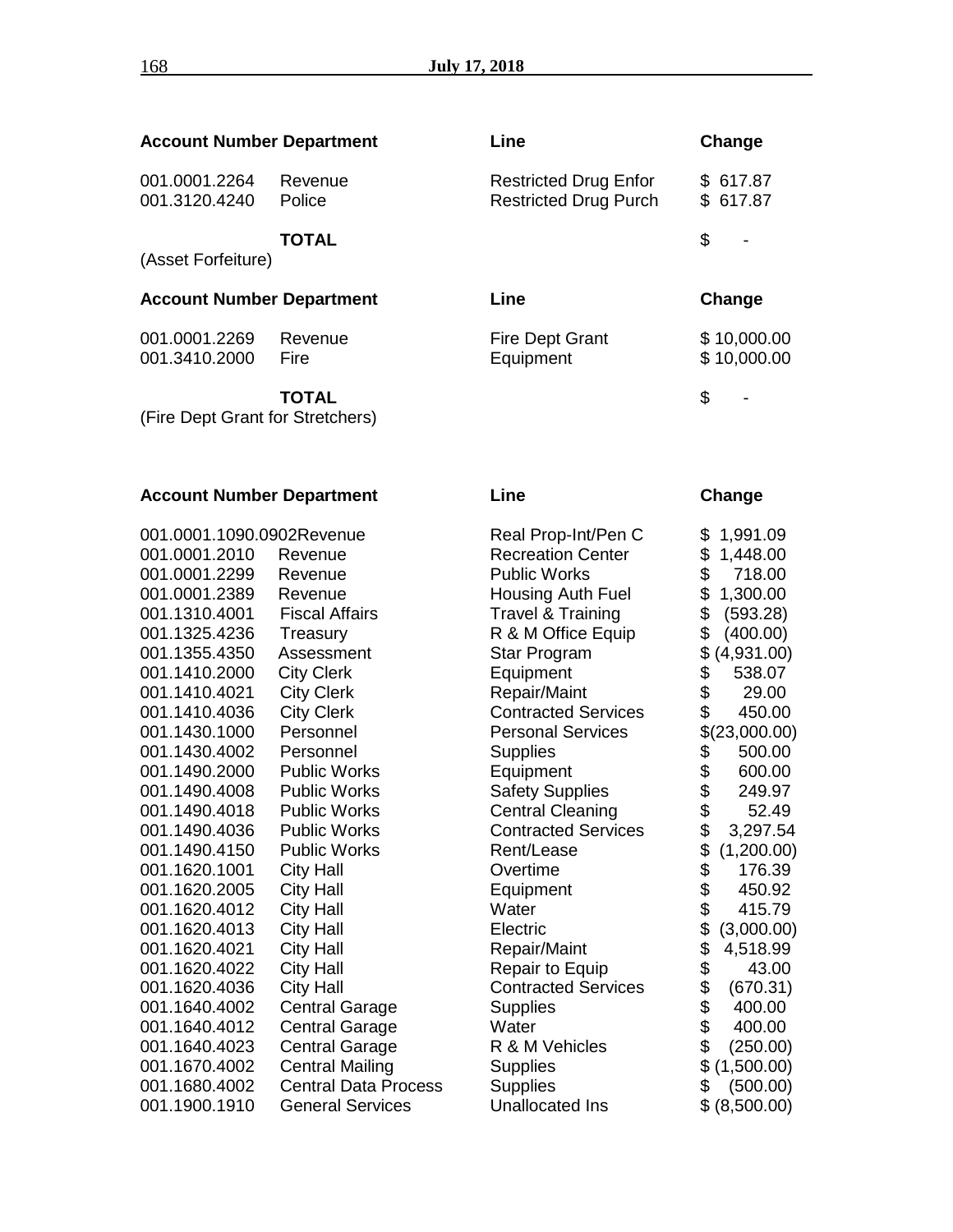| 001.1900.1990 | <b>General Services</b>    | Contingencies                | \$<br>9,522.61   |
|---------------|----------------------------|------------------------------|------------------|
|               |                            |                              |                  |
| 001.1900.1991 | <b>General Services</b>    | <b>Capital Replacements</b>  | \$<br>10,324.00  |
| 001.3120.4008 | Police                     | <b>Safety Supplies</b>       | \$<br>50.00      |
| 001.3120.4082 | Police                     | <b>Parking Tickets</b>       | \$<br>133.38     |
|               |                            |                              |                  |
| 001.3120.4150 | Police                     | Rent/lease                   | \$<br>993.28     |
| 001.3310.4022 | <b>Traffic Control</b>     | <b>Repair to Equipment</b>   | \$<br>2,396.74   |
|               |                            |                              |                  |
| 001.3410.1000 | Fire                       | <b>Personal Services</b>     | \$<br>14,950.00  |
| 001.3510.4135 | <b>Control of Animals</b>  | Trap/Neuter Program          | \$<br>(500.00)   |
| 001.3650.4000 | <b>Demolition Unsafe</b>   | <b>Contractual Expense</b>   | \$<br>(7,500.00) |
|               |                            |                              |                  |
| 001.5010.1001 | <b>Streets Admin</b>       | Overtime                     | \$<br>540.01     |
| 001.5010.4002 | <b>Streets Admin</b>       | <b>Supplies</b>              | \$<br>2.82       |
| 001.5110.1010 | <b>Maintenance Streets</b> | <b>Personal Service PT</b>   | \$(12,000.00)    |
|               |                            |                              |                  |
| 001.5110.2000 | <b>Maintenance Streets</b> | Equipment                    | \$<br>850.00     |
| 001.5110.4001 | <b>Maintenance Streets</b> | <b>Travel &amp; Training</b> | \$<br>(500.00)   |
| 001.5110.4003 | <b>Maintenance Streets</b> | <b>Other Supplies</b>        | \$<br>2,491.80   |
|               |                            |                              |                  |
| 001.5110.4008 | <b>Maintenance Streets</b> | <b>Safety Supplies</b>       | \$<br>1,090.97   |
| 001.5110.4023 | <b>Maintenance Streets</b> | R & M Vehicles               | \$<br>(2,000.00) |
|               |                            |                              |                  |
| 001.5110.4036 | <b>Maintenance Streets</b> | <b>Contracted Services</b>   | \$18,250.00      |
| 001.5110.4052 | <b>Maintenance Streets</b> | Repairs to Impr Streets \$   | (3,000.00)       |
| 001.5110.4056 | <b>Maintenance Streets</b> | Infrastructure Repair        | (500.00)<br>\$   |
| 001.5142.4022 | <b>Snow Removal</b>        | Repair to Equipment          | \$<br>(1,000.00) |
|               |                            |                              |                  |
| 001.5143.4022 | Sidewalk Plowing           | Repair/Maint                 | \$<br>(1,000.00) |
| 001.6772.4021 | <b>Central Garage</b>      | <b>Bldg/Ground Maint</b>     | \$<br>150.00     |
| 001.6772.4102 | <b>Central Garage</b>      | <b>Recreation Activities</b> | \$<br>(2,000.00) |
|               |                            |                              |                  |
| 001.7110.1010 | Parks                      | <b>Personal Service-PT</b>   | \$<br>(4,000.00) |
| 001.7110.2000 | Parks                      | Equipment                    | \$<br>17,170.41  |
| 001.7110.2005 | Parks                      | <b>Equipment-Non Cap</b>     | \$<br>(1,000.00) |
| 001.7110.4002 | Parks                      |                              | \$               |
|               |                            | <b>Supplies</b>              | 11,000.00        |
| 001.7110.4013 | Parks                      | Electric                     | \$<br>45.12      |
| 001.7110.4016 | Parks                      | <b>Electrical Supplies</b>   | \$<br>(1,000.00) |
| 001.7110.4021 | Parks                      | Repair/Maint                 | \$(12,500.00)    |
|               |                            |                              |                  |
| 001.7140.1001 | Recreation                 | Overtime                     | \$<br>760.34     |
| 001.7140.4002 | Recreation                 | <b>Supplies</b>              | \$<br>576.32     |
| 001.7140.4013 | Recreation                 | Electric                     | (500.00)         |
|               |                            |                              |                  |
| 001.7140.4014 | Recreation                 | Gas                          | \$<br>(500.00)   |
| 001.8050.2005 | Cable TV Advisory          | Equipment                    | (2,000.00)<br>\$ |
| 001.8050.4011 | Cable TV Advisory          | Telephone                    | \$<br>(1,500.00) |
|               |                            |                              |                  |
| 001.8120.4023 | <b>Sanitary Sewer</b>      | Repair/Maint                 | \$<br>2,133.78   |
| 001.8120.4025 | <b>Sanitary Sewer</b>      | <b>Sewer Repair</b>          | \$<br>5,417.36   |
| 001.8170.4023 | <b>Street Cleaning</b>     | Repair/Maint                 | \$<br>199.24     |
|               |                            |                              |                  |
| 001.8560.4036 | <b>Tree Trimming</b>       | <b>Contracted Services</b>   | \$<br>(2,500.00) |
| 001.9030.0800 | <b>Employer SS</b>         | <b>Employee Benefits</b>     | \$<br>(1,720.00) |
| 001.9055.0800 | <b>Disability</b>          | Employee Ben-Disabl          | \$<br>500.00     |
| 001.9060.0800 | <b>Medical Benefits</b>    | <b>Employee Benefits</b>     | \$(120,000.00)   |
|               |                            |                              |                  |
| 001.9060.0805 | <b>Medical Benefits</b>    | <b>Retiree Benefits</b>      | \$120,000.00     |
| 001.9789.6000 | <b>Other Debt</b>          | Principal                    | \$<br>(4,000.00) |
| 001.9789.7000 | <b>Other Debt</b>          | <b>Interest Expense</b>      | \$<br>(448.66)   |
|               |                            |                              |                  |

**TOTAL** \$ -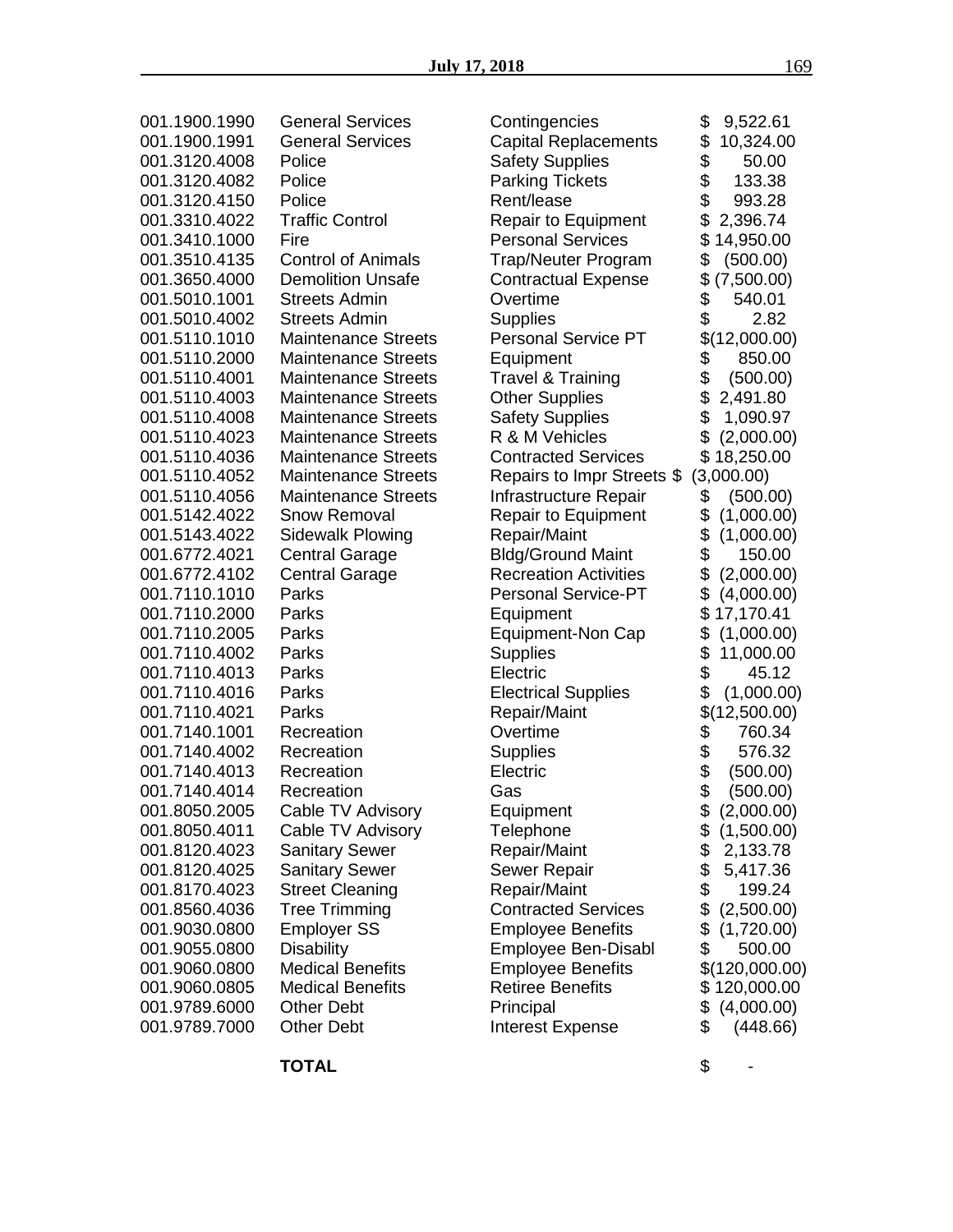### **FUND 2 – WATER FUND**

### **Account Number Department Line Change**

| 002.1900.1990 | <b>General Services</b>     | Contingencies            | (5,636.07)<br>\$ |
|---------------|-----------------------------|--------------------------|------------------|
| 002.8320.1001 | <b>Water Purification</b>   | Overtime                 | 1,717.59<br>\$   |
| 002.8330.1001 | <b>Water Laboratory</b>     | Overtime                 | 1,755.96<br>\$   |
| 002.8340.2000 | <b>Water Distribution</b>   | Equipment                | 1,861.00<br>\$   |
| 002.8340.4023 | <b>Water Distribution</b>   | R & M-Vehicles           | 157.48<br>\$     |
| 002.9055.0800 | <b>Medical Benefits</b>     | <b>Disability</b>        | \$<br>144.82     |
| 002.9060.0800 | <b>Medical Benefits</b>     | <b>Employee Benefits</b> | \$(48,240.00)    |
| 002.9060.0805 | <b>Medical Benefits</b>     | <b>Retiree Benefits</b>  | \$48,240.00      |
| 002.9723.6000 | <b>DOH Improv Project</b>   | <b>Principal DOH</b>     | \$120,000.00     |
| 002.9723.7000 | <b>DOH Improv Project</b>   | Interest DOH             | 73,612.22<br>\$. |
| 002.9725.6000 | <b>Water Improv Project</b> | <b>Principal Water</b>   | \$(120,000.00)   |
| 002.9725.7000 | <b>Water Improv Project</b> | <b>Interest Water</b>    | \$(73,613.00)    |
|               |                             |                          |                  |

## **TOTAL** \$ -

#### **FUND 3 – WASTEWATER**

| <b>Account Number Department</b> |                         | ∟ine                        | Change          |  |
|----------------------------------|-------------------------|-----------------------------|-----------------|--|
| 003.0003.2770.7701Revenue        |                         | <b>Unclassified Revenue</b> | 26.89<br>\$.    |  |
| 003.1900.1990                    | <b>General Services</b> | Contingencies               | \$(10,223.11)   |  |
| 003.8131.4002                    | Laboratory              | <b>Supplies</b>             | \$10,000.00     |  |
| 003.9055.0800                    | <b>Disability</b>       | Employee Ben-Disab          | 250.00          |  |
| 003.9060.0800                    | <b>Medical Benefits</b> | <b>Employee Benefits</b>    | (5,400.00)<br>S |  |
| 003.9060.0805                    | <b>Medical Benefits</b> | <b>Retiree Benefits</b>     | 5,400.00<br>\$. |  |

#### **TOTAL** \$ -

(Mid-year Budget Adjustments)

Carried, all voting aye.

### **RESOLUTION #87-2018 July 17, 2018**

## **BY: ENTIRE COUNCIL**

## **AUTHORIZING MAYOR TO EXECUTE ELECTRICITY SUPPLY AGREEMENT WITH CONSTELLATION NEW ENERGY, INC.**

**WHEREAS,** Constellation New Energy has provided electric to the city in the past and;

**WHEREAS,** the past contract price with Constellation New Energy was a fixed rate at \$0.05158/kwh; and